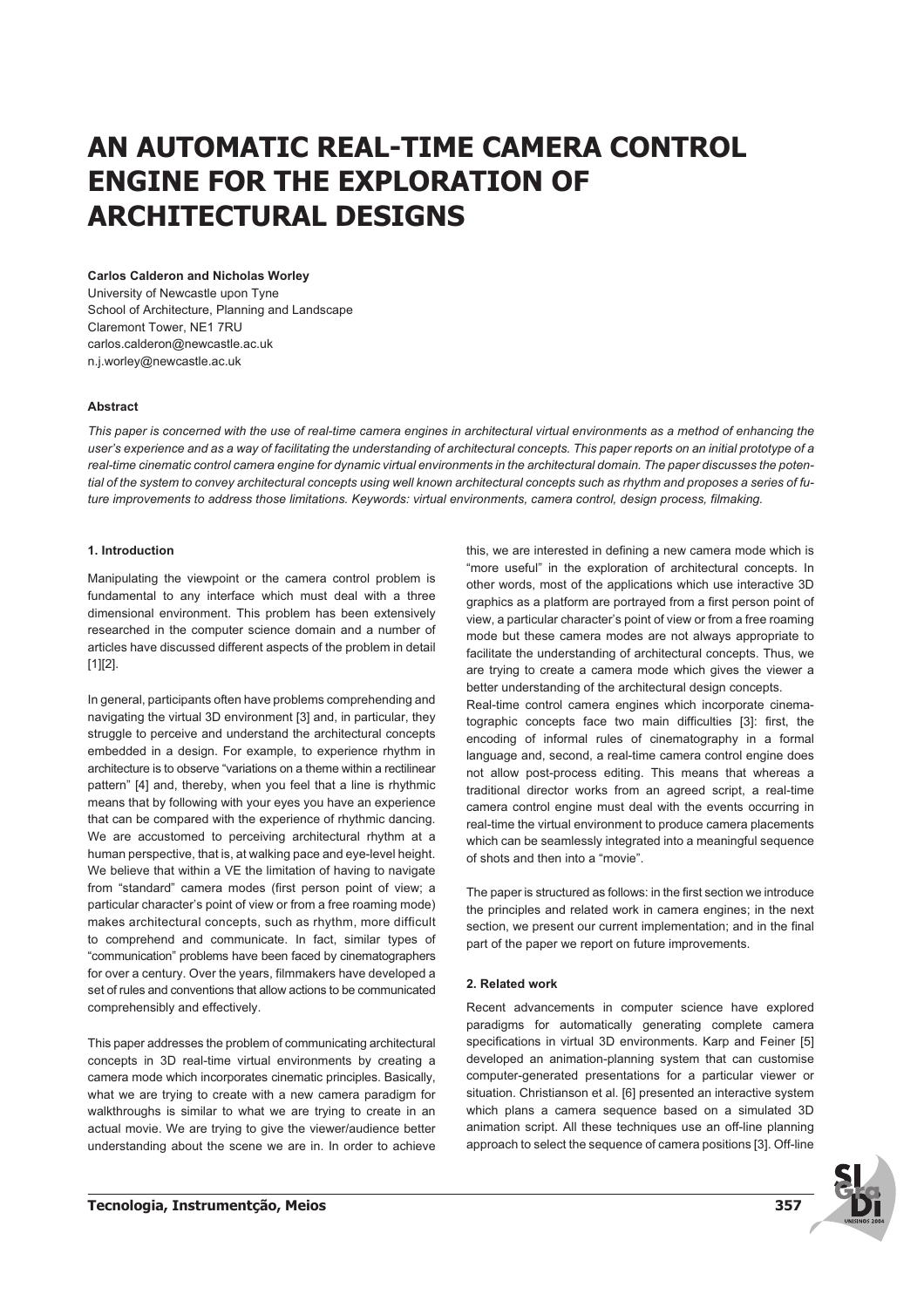planning techniques take a pre-existing animation path and calculate the best camera placements. In this investigation, by contrast, we are concerned with real-time camera placement as the interactively controlled action proceeds. That is, systems which concentrate on finding the best camera placement when interactive tasks are performed. This type of systems were pioneered by Drucker et al. [7], they show how to set up optimal camera positions for individual shots. In our case, we are not only interested in real-time camera control system but also in incorporating cinematographic expertise for camera placement. He et al [3] were the first ones to present a paradigm for automatic real-time camera control which incorporated cinematic knowledge which could be used across application domains. We have used their implementation as the starting point for our system. Finally, it must be said that in the architectural realm initial steps have been taken to investigate ways in which filmmaking can be used for the development of *off-line* architectural animations [8] [9]. Both, Temkin [8] and Alvarado [9], argue that if we are to evolve beyond the average fly-through animation new ways of seeing and composing in time, which can be used to inform the process of architectural design, ought to be developed [8]. As previously explained, this investigation is concerned with finding new methods of communicating architectural design but in the realm of 3D real-time graphics which, in turn, poses a series of new challenges.

#### **3. Example: tracking shot and rhythm**

The following section attempts to illustrate how our initial prototype initial prototype (of a real-time cinematic control camera engine for dynamic virtual environments in the architectural domain) has been implemented by explaining a working example from the user's perspective.

#### **3.1. A working example**

We believe that realisation of architectural concepts emerges from the interaction of the players movements with specific areas of the 3D environment and that it can be enhanced by using an appropriate camera mode. The interaction of the user with the camera is not predetermined and only occurs through the events taking place in the virtual world. Let us illustrate this with an example.

Out aim in this first example is to illustrate the architectural concept of repetition (rhythm) to the user by using a cinematographic technique called the tracking shot [10]. The idea is that the user will approach the colonnade and upon entering an event is triggered in the VE which is recognised by the system and as a result, the new camera mode takes over. In this case, it simulates a tracking shot in which the camera is set along a perpendicular from the line of interest (the path that the user will takes as he travels through the colonnade) and then moves with the actor (the user's representation) maintaining the same orientation which keeps the actor near the center of the screen. A more detailed explanation of how cinematographic techniques can be encoded in the system is presented in the next section.



Figure 1: Overview of the example setup. Three areas can be identified: area 1 user's approaching colonnade; area 2 – within the volume boundaries- colonnade; area 3 user's outside colonnade

Figure 1 demonstrates the setup of the example. As the user approaches position 1 in Figure1 the act of the user entering the volume (the wire frame box in Figure1) is recognised by the system as an event. Figure 2a depicts the user's approaching the colonnade from a "standard" camera view: a third person point of view. Once the event has been identified, the camera moves into the tracking position shot (see Figure 2b) whilst the user remains within the volume boundaries (see position 2 in Figure1). Finally, the user's action of leaving the volume (see position3 in Figure 1) is recognised by the system as an event and the system, in turn, responds by returning the camera to a third person point of view (see Figure 2c). It must be noticed that with the volume defined and a camera position assigned to it the user can enter from any side and the camera will still execute the tracking shot position from the correct angle. This allows an environment in which the user can roam around with no predetermined direction while experiencing the architecture cinematically.



Figure 2: a) user's approaching colonnade; b) camera moves into tracking position; c) user's leaving colonnade

We believe that through the use of the cinematographic technique of the *tracking shot* the user views the virtual environment from a more meaningful perspective in the architectural sense and gains a better understanding of the architectural concept inherent in the building design. In our case this means that viewing the colonnade from a perpendicular perspective as the user walks through immediately draws the attention of the user to the 'variations on a theme within a rectilinear pattern'.

The full potential of this type of system derives from the user exploring the whole map and encountering different architectural concepts that are realised through different cinematographic techniques.